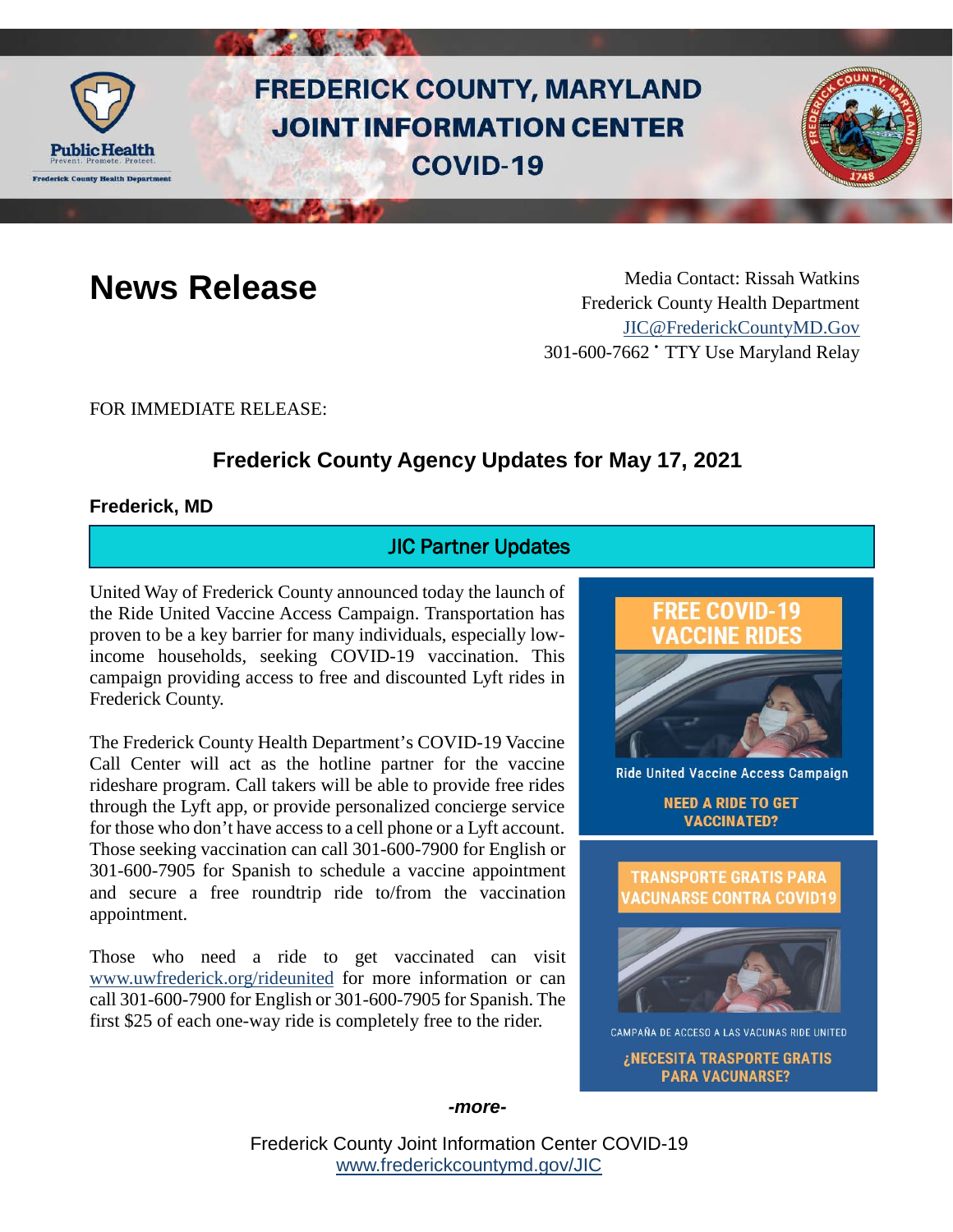

#### **Page 2/JIC**

# Frederick Vaccination Update

Frederick County Health Department has clinics in a variety of locations throughout the county. This list can be found at [http://frederickcountymd.gov/covidvaccine.](https://t.co/Kpu8oYothe?amp=1)

#### **Children 12 years and older are eligible. Children must be accompanied by a parent or guardian to be vaccinated.**

Walk-ins will be taken as vaccine supply allows. For a shorter visit and guaranteed vaccination, please schedule an appointment.

Recurring and some pop-up clinics are listed below:

| <b>Day</b>               | <b>Time</b> | <b>Location</b>                                                                     | <b>Type of Vaccine</b>  |
|--------------------------|-------------|-------------------------------------------------------------------------------------|-------------------------|
| Monday,<br><b>May 17</b> | $4-7$ pm    | Thurmont Village Apartments 15 Sunny<br>Close, Thurmont, MD 21788                   | Moderna 18+             |
| <b>Tuesdays</b>          | $4-7$ pm    | Wayman AME Church 9940 Liberty Rd.<br>Frederick, MD 21701                           | Moderna 18+             |
| Wednesdays               | 4pm-7pm     | 800 Oak Street, Frederick, MD 21703<br>(entrance off Himes Ave. directions).        | Pfizer 12+, Moderna 18+ |
| Wednesday,<br>May 19     | $7-9$ pm    | Frederick Salsa @ Sky Stage, 59 S Carroll St.<br>Frederick MD, 21701                | Moderna 18+             |
| <b>Thursdays</b>         | 4pm-7pm     | 800 Oak Street, Frederick, MD 21703<br>(entrance off Himes Ave. directions).        | Pfizer 12+, Moderna 18+ |
| <b>Thursdays</b>         | $4pm-7pm$   | Hillcrest Community Center - 1150 Orchard<br>Terrace, Frederick MD, 21703           | Moderna $18+$           |
| <b>Fridays</b>           | $10am-1pm$  | 800 Oak Street, Frederick, MD 21703<br>(entrance off Himes Ave. directions).        | Pfizer 12+, Moderna 18+ |
| <b>Saturdays</b>         | $10am-1pm$  | 800 Oak Street, Frederick, MD 21703<br>(entrance off Himes Ave. directions).        | Pfizer 12+, Moderna 18+ |
| <b>Saturdays</b>         | 9am-12pm    | Asbury United Methodist Church - 101 West<br>All Saints Street, Frederick MD, 21701 | Moderna $18+$           |

Schedule an appointment by going to [http://frederickcountymd.gov/covidvaccine](https://t.co/Kpu8oYothe?amp=1) or call 301-600-7900 Monday – Friday, 8am-5pm, or call 301-600-7905 for Spanish.

More clinics will be added each week on Mondays to [our website.](http://frederickcountymd.gov/CovidVaccine) For other dates/times, check out [Frederick Health Hospital](https://www.frederickhealth.org/patients-visitors/coronavirus-covid-19-/schedule-your-covid-19-vaccine/) and other [locations.](https://www.marylandvax.org/appointment/en/clinic/search)

#### *-more-*